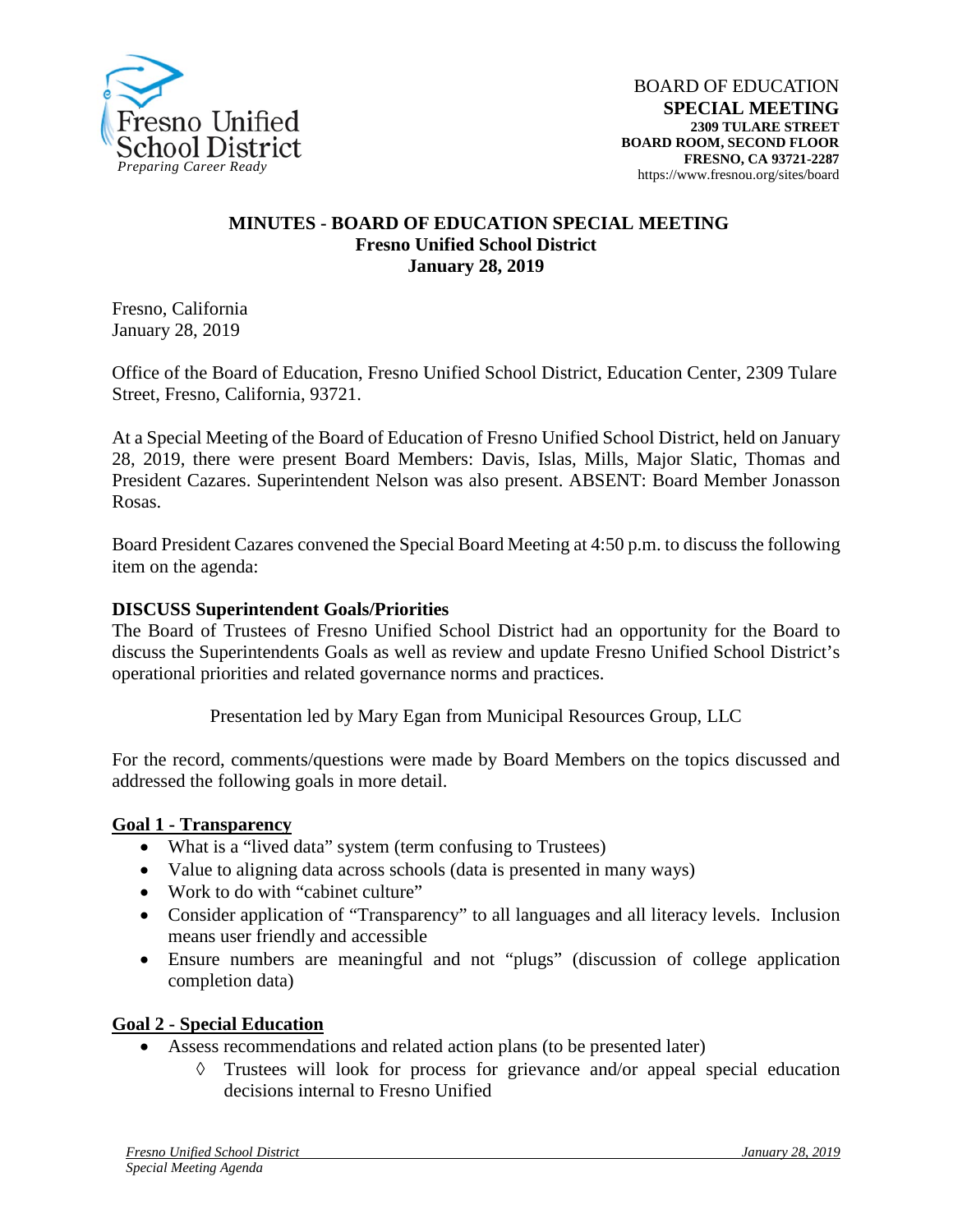- ◊ Value to have a definition of "inclusion" and know how it impacts results for students in various categories
- ◊ Goal of inclusion and participation available at neighborhood schools, consider impact, costs

#### **Goal 3 - Customer Service**

• Look forward to discussion regarding Communications Department role, objectives, purpose

# **Goal 4 - Equity**

- Do facilities staff understand Trustee definition of "equity" and the intent of the Board discussions?
- Trustees need to see breakdown of historic investment money by region
	- ◊ Some schools have infrastructure limitations (office in middle, no sidewalk for bicycles, security challenges, history of injuries)
	- ◊ Facilities master plans have come forward (e.g. Title IV) that have been sitting for some time and include recommendations that may no longer be relevant

# **Goal 5 - Innovative Programs**

- Intent of Dual Immersion was to extend beyond Spanish
- Expansion to other languages and every region with capacity
- Community groups may help expand the value of these programs and improve utilization
- Are there opportunities for Adult Education can innovations be experienced there? Pathways? Microbusiness opportunities?

# **Goal 6 - New Goal Discussion**

- Mid-year addition on clarifying topic of "Transparency"
	- $\Diamond$  Impact of metrics discussion of deeper metrics, value of identified metrics up front, to allow better more meaningful long-term analysis and reflection. Think about the "feedback loop" and what is the evidence that we will need for thoughtful analysis?
- Four times per year have a progress check-in document for Superintendent goal progress
- Topics for future Board discussion
	- ◊ Expanded Parent University influence and utilization
	- ◊ Expanded discussion of campus safety and culture of safety and inclusion
	- ◊ Progress tracking on various Board initiatives (e.g. implicit bias training)

The board agreed not to add any new goals at this time and allow the superintendent to continue working on the goals agreed upon in October 2017 while giving the quarterly updates.

# **Unscheduled Oral Communication**

**Andrew Fabela** – Spoke about the process when speaking during unscheduled oral communication. Should be able to look at anyone, use vocal tone and eye contact to convey the speakers message.